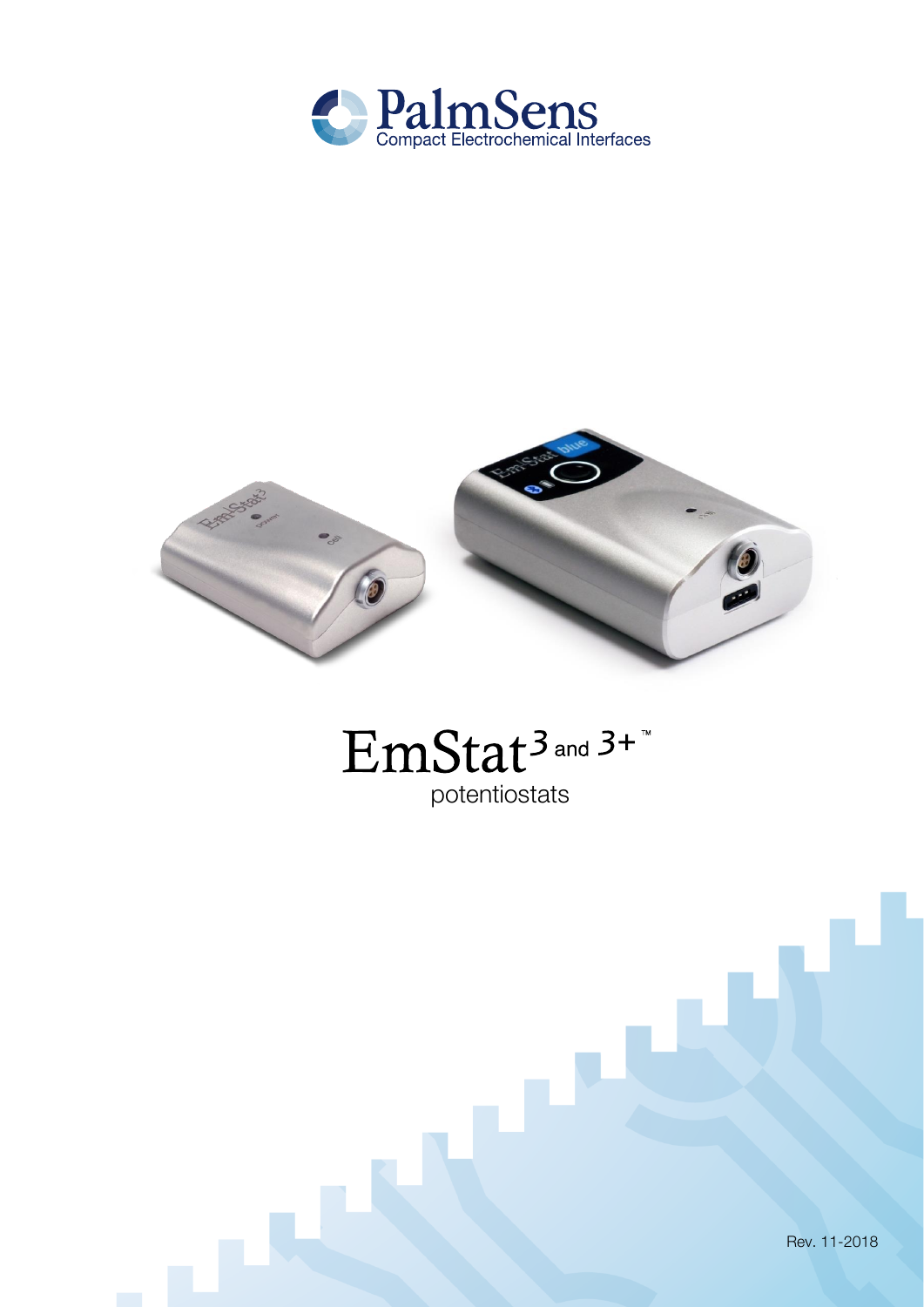# Contents

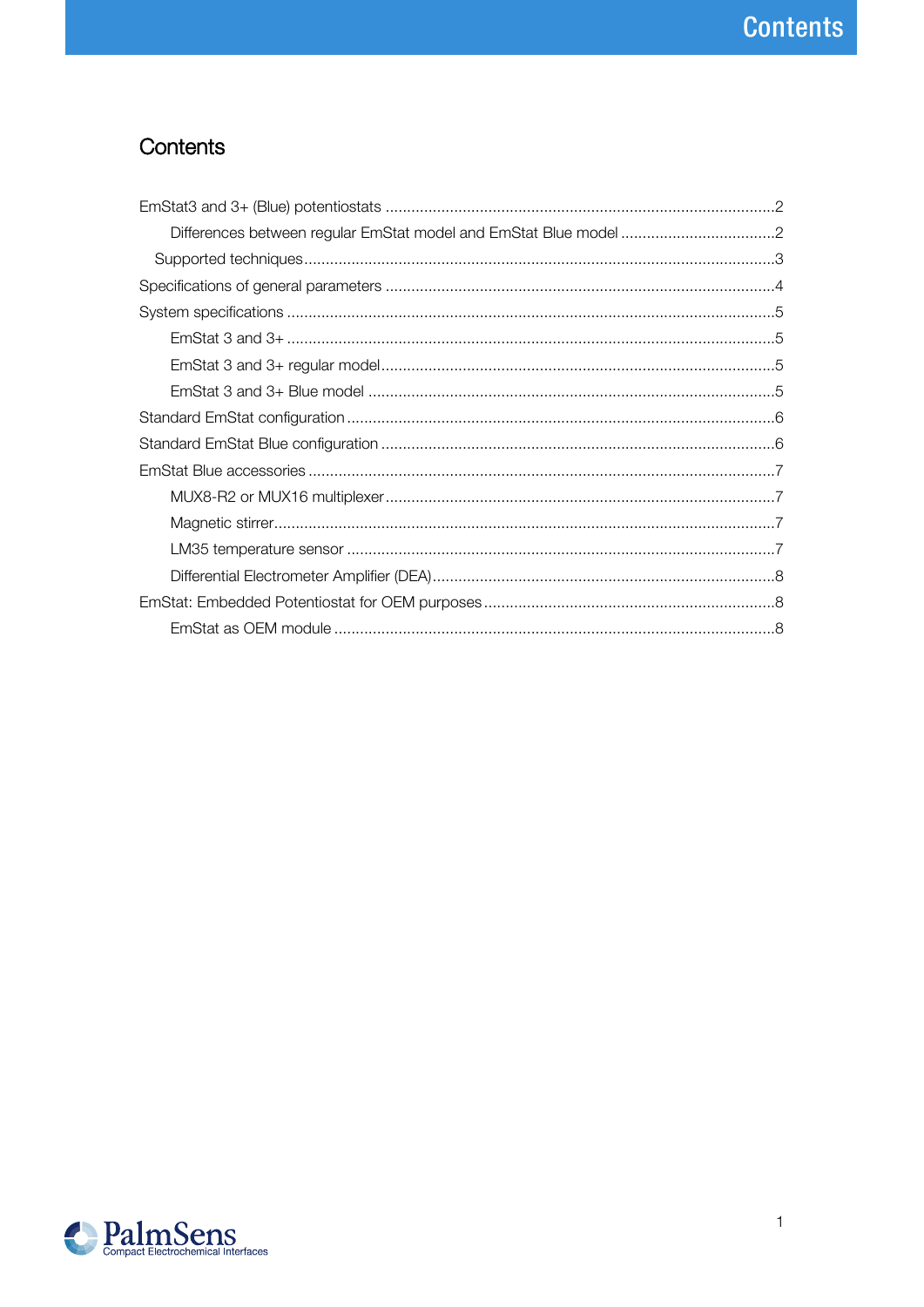### <span id="page-2-0"></span>EmStat3 and 3+ (Blue) potentiostats

The EmStat and EmStat Blue instrument series are the smallest electrochemical interfaces available on the market. The devices are general purpose potentiostats but are also available as separate module for OEM use in specific applications.

EmStat is always shipped in a rugged carrying case. See also page 6.

### <span id="page-2-1"></span>Differences between regular EmStat model and EmStat Blue model

|                  | $EmStat3$ and $3+$ <sup>n</sup>       | $EmStat3$ and $3+$ blue      |
|------------------|---------------------------------------|------------------------------|
|                  | Size (cm) $6.7 \times 5.0 \times 2.8$ | $10.0 \times 6.0 \times 3.4$ |
| Weight           | 85 g                                  | 250 <sub>g</sub>             |
| Battery          | no                                    | yes                          |
| Communication    | <b>USB</b>                            | USB + Bluetooth              |
| Auxiliary port   | no                                    | yes                          |
| Sensor connector | <b>LEMO</b>                           | $LEMO + SPE1$                |

See page 6 for system specifications.



PSTrace for Windows provides support for all techniques and device functionalities. PSTouch for Android supports all techniques supported by EmStat.

- Minimum PC requirements for PSTrace: Windows XP, Vista, 7, 8, or 10 (32-bit or 64-bit) -1 gigahertz (GHz) or faster 32-bit (x86) or 64-bit
	- (x64) processor
	- -1 gigabyte (GB) RAM (32-bit) or 2 GB RAM (64-bit).

See for more information: [www.palmsens.com/software](file:///C:/Users/Willem%20van%20Velzen/PalmSensCloud/Customer%20Inquiries/User%20InquiriesArchive/Descriptions/EmStat/www.palmsens.com/software)

l <sup>1</sup> The SPE connector allows for direct insertion of the most popular types of Screen Printed Electrodes.

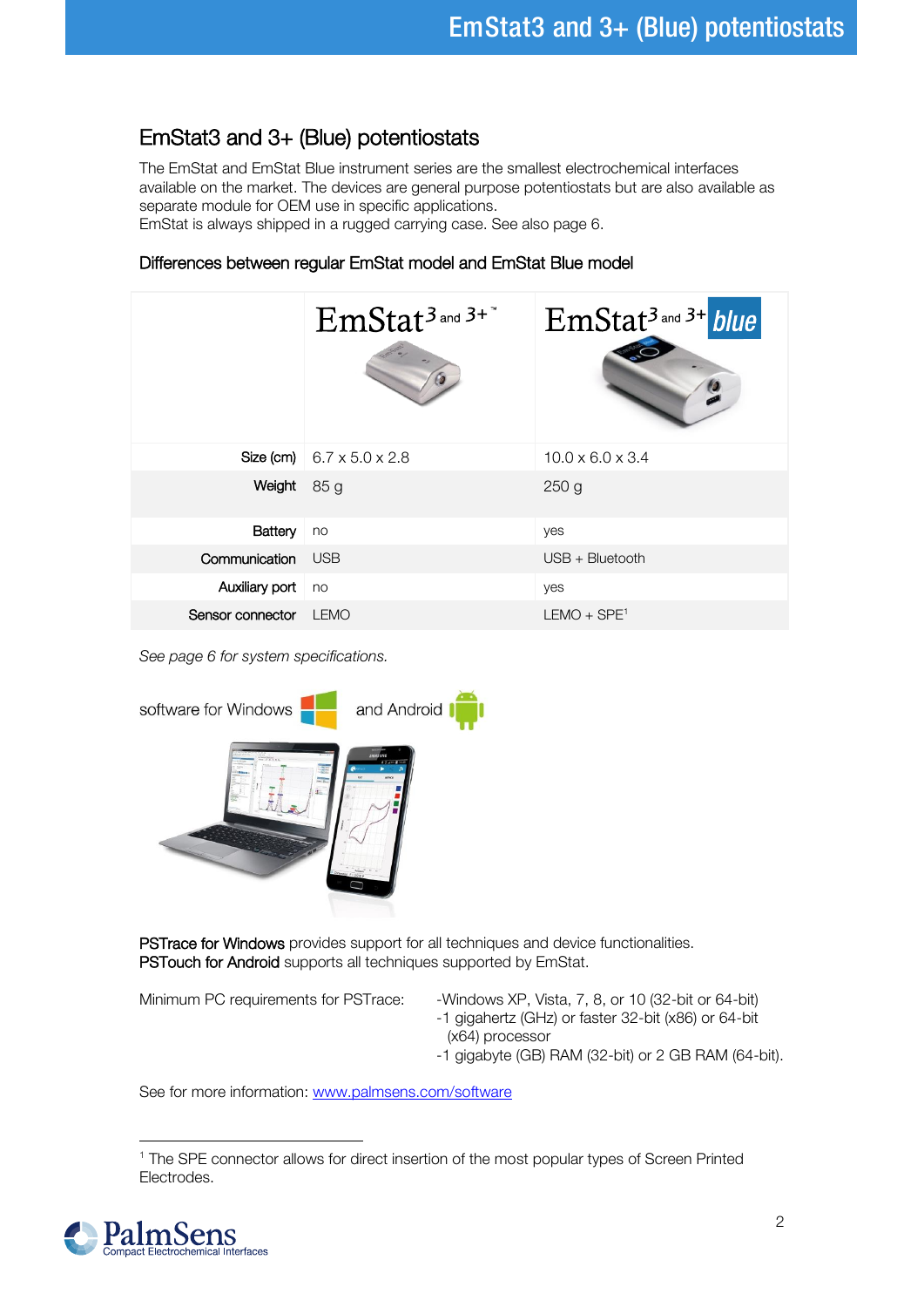### <span id="page-3-0"></span>Supported techniques

The following techniques are supported by the EmStat series:

#### Voltammetric techniques

| $\mathbf{r}$                | Linear Sweep Voltammetry       | I SV       |
|-----------------------------|--------------------------------|------------|
| $\blacksquare$              | Differential Pulse Voltammetry | DPV        |
| $\mathbf{u}$ , $\mathbf{u}$ | Square Wave Voltammetry        | <b>SWV</b> |
| $\mathbf{u}$ .              | Normal Pulse Voltammetry       | <b>NPV</b> |
|                             | • Cyclic Voltammetry           | CV         |

The above mentioned techniques can also be used for stripping voltammetry.

#### Techniques as a function of time

| Amperometric Detection /              | AI)         |
|---------------------------------------|-------------|
| Chronoamperometry                     | CА          |
| Chronocoulometry                      | CC          |
| Pulsed Amperometric Detection         | <b>PAD</b>  |
| Multiple Pulse Amperometric Detection | <b>MPAD</b> |
| Open Circuit Potentiometry            |             |
| Multistep Amperometry                 | MA          |
|                                       |             |

The current is measured using a zero resistance ammeter (ZRA).

Where possible, the electrochemical techniques can be applied using auto ranging which means that the instrument automatically sets the optimal current range. The user can specify a highest and lowest current range in which the most appropriate range is selected automatically.

See page 5 for system specifications.

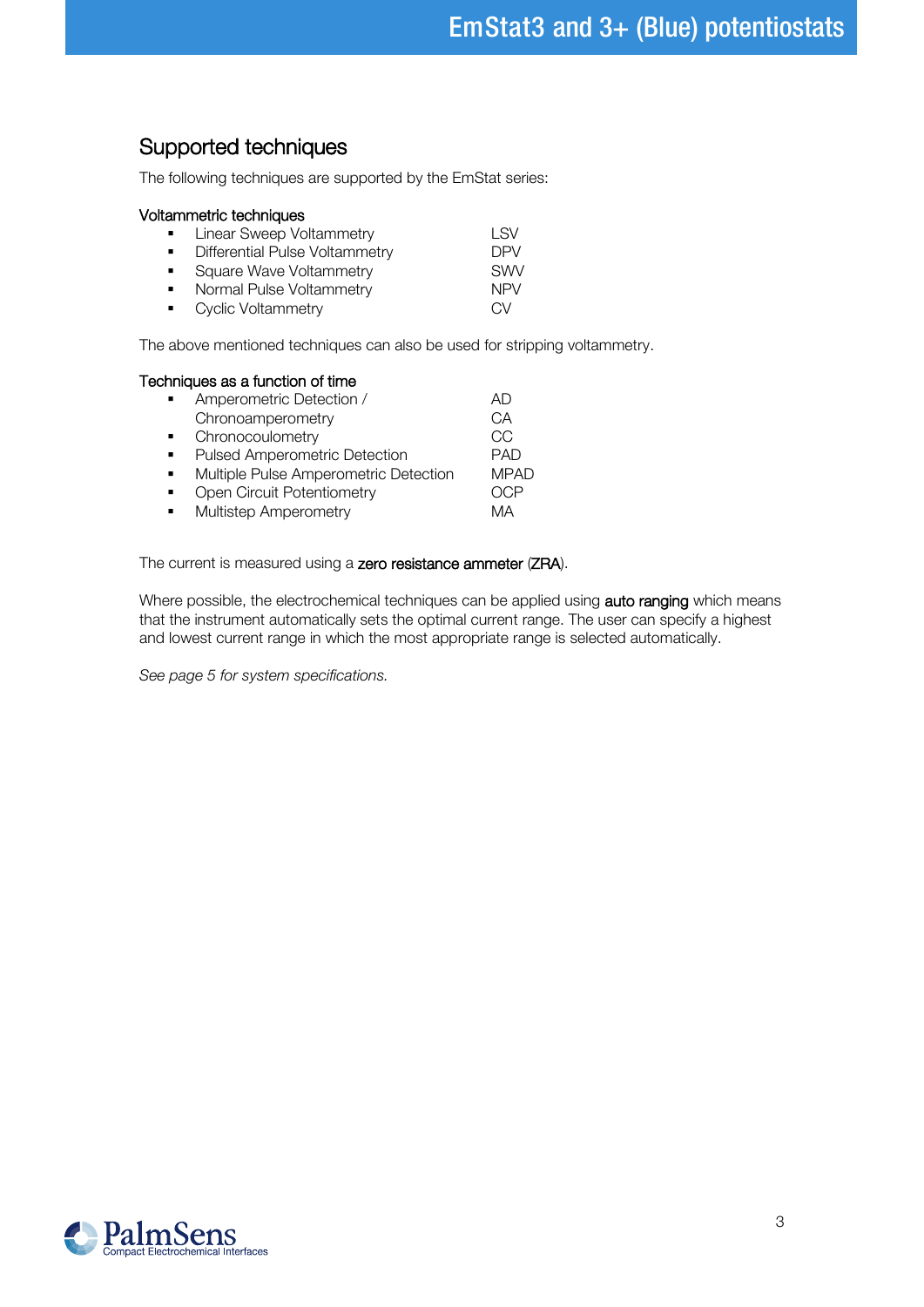### <span id="page-4-0"></span>Specifications of general parameters

#### General pretreatment

Apply conditioning, deposition or begin potential for: 0 – 1600 s

#### General voltammetric parameters

| $-3.000$ V to $+3.000$ V |
|--------------------------|
| $-4.000$ V to $+4.000$ V |
| 0.125 mV to 250 mV       |
| 0.125 mV to 250 mV       |
|                          |

#### Limits of some technique specific parameters for EmStat3 and EmStat3+

| NPV and DPV:                            | Scan rate:<br>Pulse time:                                                               | 0.025 mV/s (0.125 mV step)<br>to 50 mV/s (5 mV step)<br>5 ms to 300 ms |
|-----------------------------------------|-----------------------------------------------------------------------------------------|------------------------------------------------------------------------|
| SWV <sup>1</sup> :                      | Frequency:                                                                              | 1 Hz to 500 Hz <sup>1</sup>                                            |
| LSV and CV:                             | Scan rate:                                                                              | $0.01$ mV/s $(0.1$ mV step)<br>to $5$ V/s $(5$ mV step)                |
| AD:                                     | Interval time:<br>Run time:                                                             | 1 ms to 300 s<br>1 s to hours                                          |
| PAD:                                    | Interval time:<br>Pulse time:<br>Run time:                                              | 50 ms to 300 s<br>1 ms to 1 s<br>10 s to hours                         |
| MPAD:                                   | Pulse times:<br>Run time:<br>Number of potential levels:                                | 100 ms to $2s$<br>10 s to hours<br>3                                   |
| Potentiometry at<br>open circuit (OCP): | Interval time:<br>Maximum run time:                                                     | 1 ms to $30 s$<br>hours                                                |
| Multistep<br>Amperometry:               | Interval time:<br>Number of potential levels:<br>Number of cycles:<br>Maximum run time: | 1 ms to $30 s$<br>1 to 255<br>1 to 20000<br>hours                      |

<sup>1</sup> PSTrace provides the option to measure forward and reverse currents separately.

Note: some limits of parameters are set for practical reasons and can be modified on request.

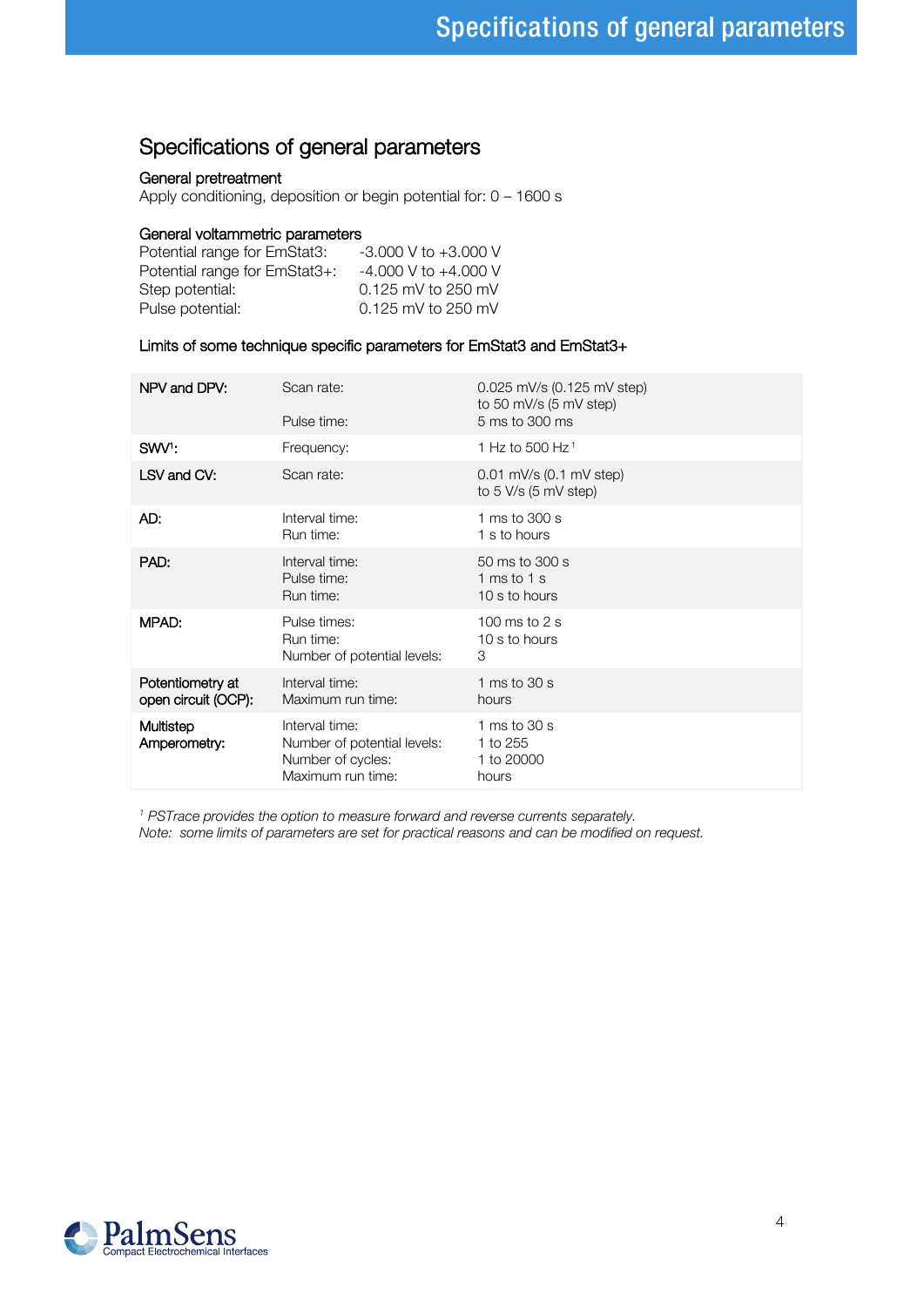## <span id="page-5-0"></span>System specifications

<span id="page-5-1"></span>

|   |                                                                                                      | $EmStat3$ <sup>*</sup>                                                                                                                                                                         | $EmStat^{3+}$                                                                                      |  |
|---|------------------------------------------------------------------------------------------------------|------------------------------------------------------------------------------------------------------------------------------------------------------------------------------------------------|----------------------------------------------------------------------------------------------------|--|
| ٠ | dc-potential range<br>compliance voltage<br>applied dc-potential<br>resolution                       | ± 3.000 V<br>± 5V<br>$0.1$ mV                                                                                                                                                                  | $±$ 4.000 V<br>± 8V<br>$0.125$ mV                                                                  |  |
|   | applied potential accuracy                                                                           | $\leq 0.2 \%$<br>max. 2 mV offset                                                                                                                                                              | $\leq 0.3 \%$<br>max. 3 mV offset                                                                  |  |
|   | meas. potential resolution<br>meas. potential accuracy<br>current ranges<br>maximum measured current | 1 mV<br>$\leq$ 0.1 %, max 2 mV offset<br>1 nA to 10 mA (8 ranges)<br>$±$ 20 mA typical and<br>$± 15$ mA minimum                                                                                | $1 \text{ mV}$<br>$\leq$ 0.1 %, max 2 mV offset<br>1 nA to 100 mA (9 ranges)<br>$±$ 100 mA typical |  |
|   | EmStat 3 and 3+                                                                                      |                                                                                                                                                                                                |                                                                                                    |  |
| ٠ | current resolution<br>current accuracy                                                               | 0.1 % of current range<br>1 pA on lowest current range<br>$\leq$ 1 % of current range at 1 nA                                                                                                  |                                                                                                    |  |
|   |                                                                                                      | ≤ 0.5 % at 10 nA<br>$\leq$ 0.2 % at 100 nA to 100 uA<br>$\leq$ 0.5 % at 1 mA, 10 mA and 100 mA<br>all with max. 0.2 % offset error                                                             |                                                                                                    |  |
|   | electrometer amplifier input<br>rise time<br>sensor connection                                       | > 100 Gohm // 4 pF<br>approx. 100 µs<br>shielded cable with circular connector for<br>WE, RE, CE and Sense <sup>2</sup>                                                                        |                                                                                                    |  |
|   | EmStat 3 and 3+ regular model                                                                        |                                                                                                                                                                                                |                                                                                                    |  |
| ٠ | housing<br>weight<br>power supply                                                                    | anodized aluminium: $6.7$ cm $x$ 5.0 cm $x$ (1.9 to 2.8 cm)<br>85 g<br>USB<br>5 V, min. 130 mA (ES3) or 500 mA (ES3+)                                                                          |                                                                                                    |  |
|   | communication<br>auxiliary port                                                                      | <b>USB</b><br>not present                                                                                                                                                                      |                                                                                                    |  |
|   | EmStat 3 and 3+ Blue model                                                                           |                                                                                                                                                                                                |                                                                                                    |  |
|   | housing<br>weight<br>temperature range<br>power supply                                               | anodized aluminium: 100 mm x 60 mm x (27 to 34 mm)<br>250 <sub>g</sub><br>$0^\circ$ C to $+40^\circ$ C<br>USB or internal Li-Po battery<br>5 V, min. 130 mA (ES3) or 500 mA (ES3+)             |                                                                                                    |  |
|   | battery life                                                                                         | > 6 hours, connected via Bluetooth, cell on at 1mA current<br>can be extended to >24 hours with external power bank<br>full battery charge takes approx. 3 hours                               |                                                                                                    |  |
|   | communication<br>auxiliary port                                                                      | USB or Bluetooth<br>D-Sub15 (female DE-15) with following pins available:<br>- analog input and output (0 - 4.096 V, 12 bit)<br>- 4 digital outputs, 1 digital input (5 V)<br>$-Rx / Tx (TTL)$ |                                                                                                    |  |

- 5 V output (max. 50 mA), digital and analog ground

<span id="page-5-3"></span><span id="page-5-2"></span>² Only available for EmStat3+ to be used with 100 mA range.

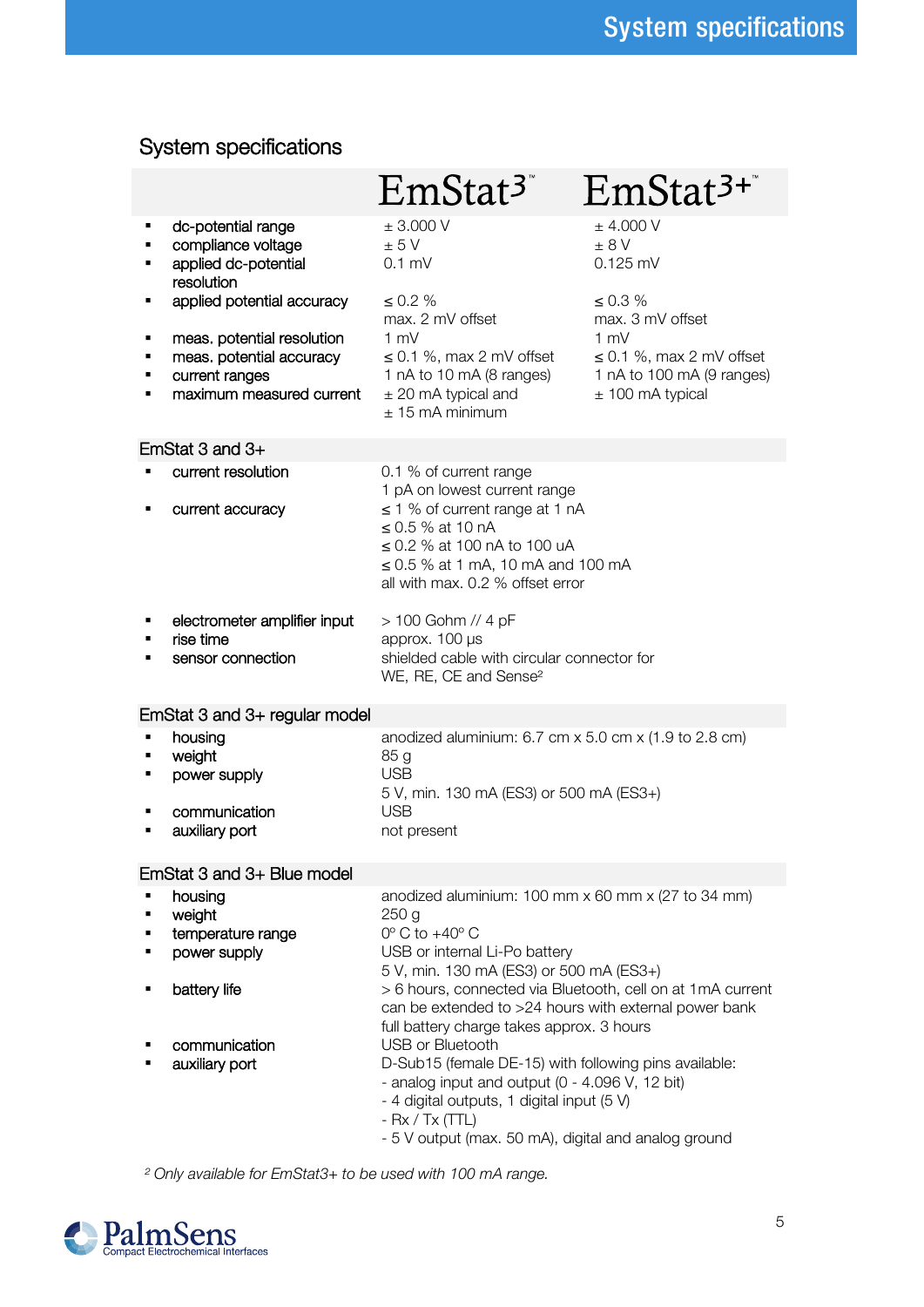### <span id="page-6-0"></span>Standard EmStat configuration

The Emstat regular model comes in a carrying case size 230 x 200 x 50 mm. The case includes:

- EmStat3 or EmStat3+
- **■** Mini-USB cable
- Sensor cable<br>■ Croc clins
- Croc clips
- Test sensor

Also included:

- PSTrace software + manual
- Quick start document

### <span id="page-6-1"></span>Standard EmStat Blue configuration

The Emstat Blue model comes in a carrying case size 230 x 200 x 70 mm.

The case includes:

- EmStat 3 or 3+ Blue
- **■** Mini-USB cable
- Sensor cable
- Croc clips
- Test sensor

Also included:

- PSTrace software + manual
- Quick start document

Optional:

- 7" tablet
- Tablet charger



EmStat3 Blue in standard carrying case showing optional tablet

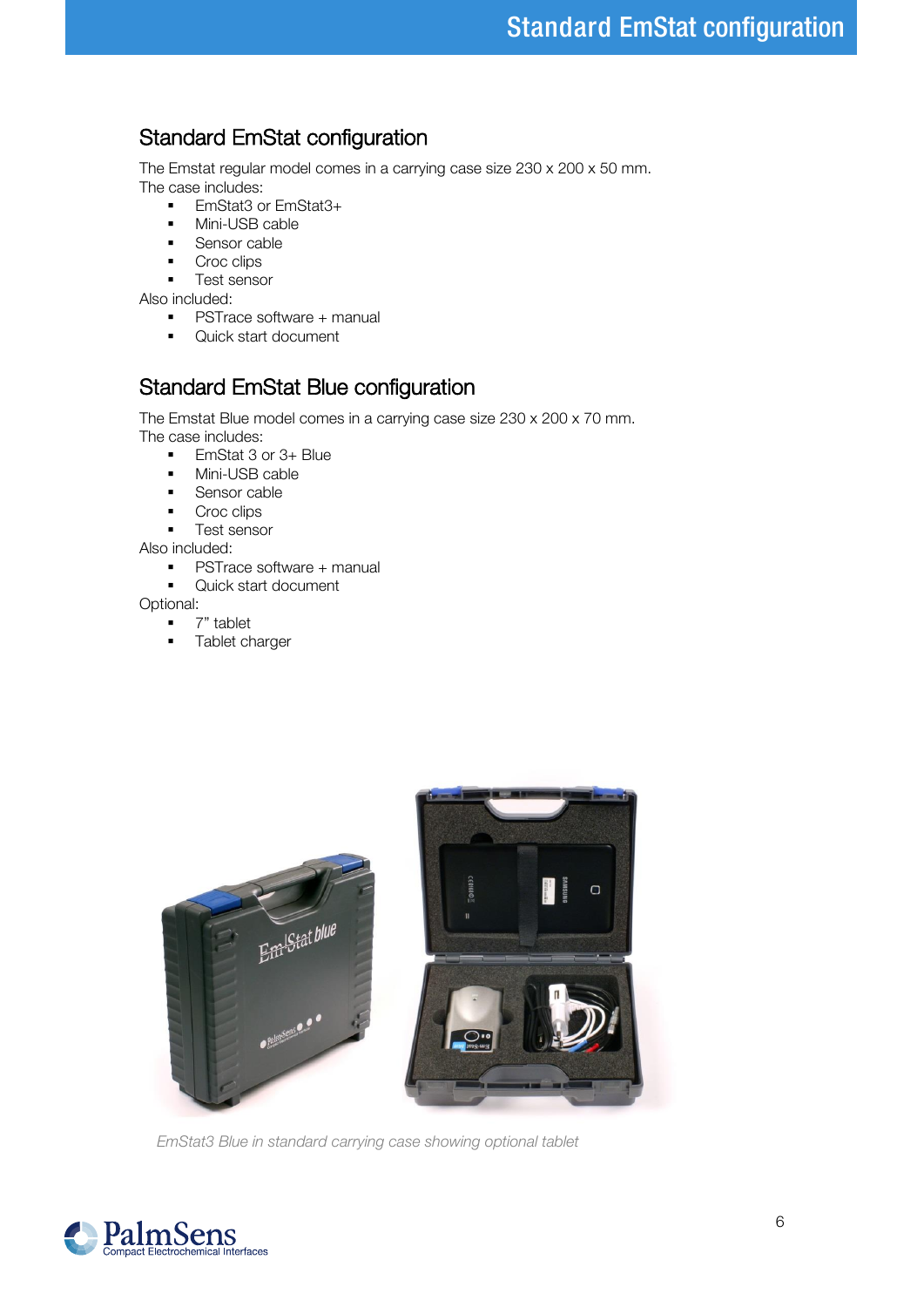### <span id="page-7-0"></span>EmStat Blue accessories

The following accessories can be used with the auxiliary port present on the EmStat Blue.





MUX8-R2 also available with integrated Emstat3 or 3+ potentiostat

#### <span id="page-7-1"></span>MUX8-R2 or MUX16 multiplexer

The MUX8-R2 is a multiplexer for use with 2 to 8 sensors or three-electrode cells. It is connected to the EmStat Blue instrument. This device allows application of sensor arrays with up to eight working electrodes sharing the reference and counter electrodes, but also with eight working, eight counter and eight reference electrodes. The device can also be used with twoelectrode sensor arrays.

The MUX16 is a multiplexer for use with 16 working electrodes all sharing the same counter and same reference electrode in a single solution or for 16 working electrodes each with a combined reference/counter electrode in separate solutions.

#### <span id="page-7-2"></span>Magnetic stirrer

The magnetic stirrer controlled by EmStat Blue is ideal for stripping analysis applications. The stirrer is switched on during the conditioning and deposition stages by means of the Switchbox.

#### <span id="page-7-3"></span>LM35 temperature sensor



This temperature sensor allows for monitoring of temperature during an experiment.

Two point calibration allows the user to precisely calibrate the sensor for the required temperature range. The calibration curve shows a linear slope of +10 mV/°C with 0.5°C Ensured Accuracy (at 25°C). It is rated for full 2°C to 150°C range. The sensor has low self-heating (0.08°C in still air).